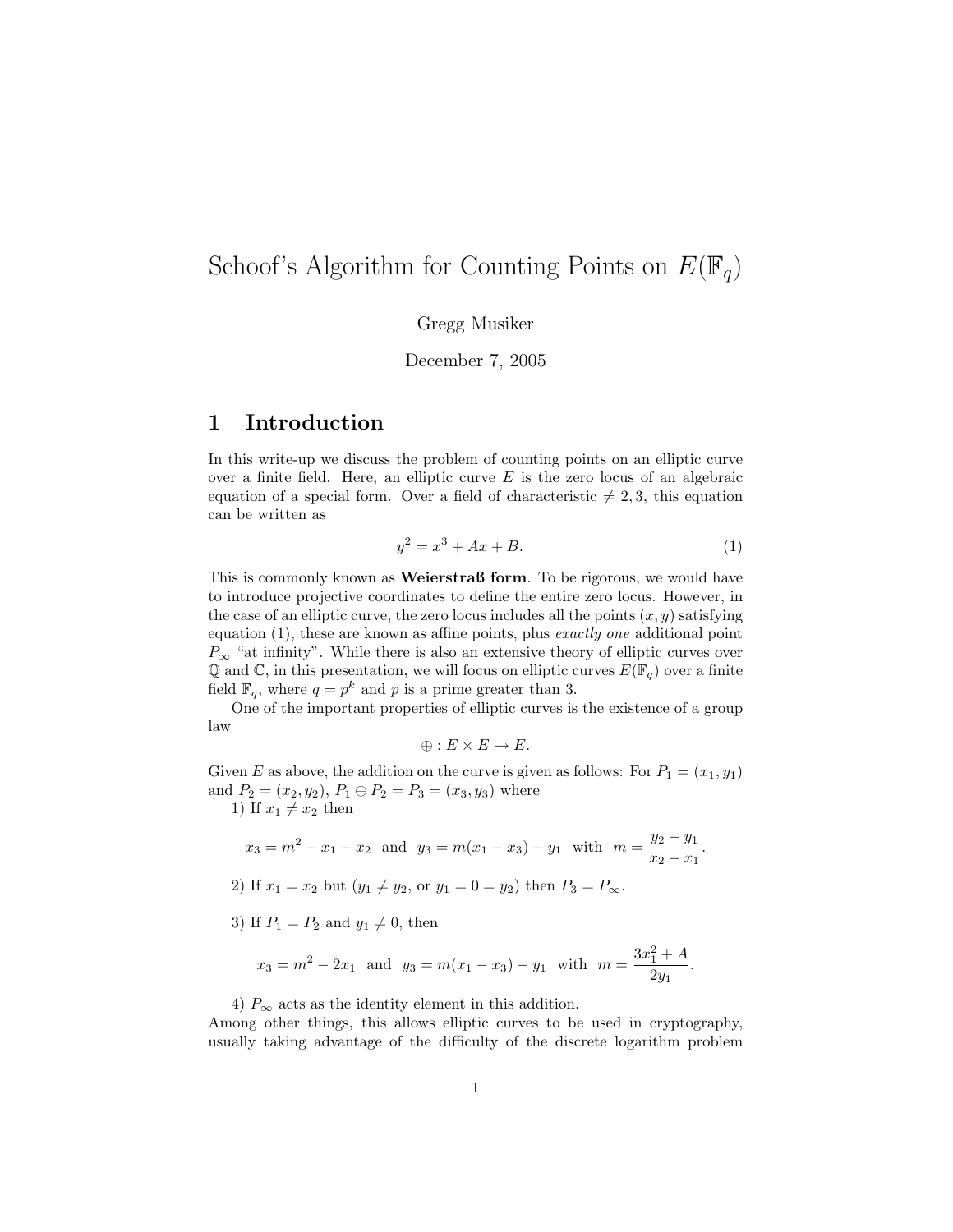for group  $E(\mathbb{F}_q)$ . Because of this application, an important computation for cryptographic purposes is the cardinality of  $E(\mathbb{F}_q)$ , which also happens to be the order of the group used for encryption. If the order of the group has small primes dividing it, then it leads to a weaker encryption scheme. Thus, if one is going to use elliptic curves for cryptography, it is important to have an efficient method to test the strength of the encryption scheme for a given curve  $E$  over  $\mathbb{F}_q$ .

While a few methods exist for computing the size of  $|E(\mathbb{F}_q)|$  (as described in  $[5]$ , e.g. directly counting after running through possible values of x and y in  $\mathbb{F}_q$ , applying the formula

$$
|E(\mathbb{F}_q)| = q + 1 + \sum_{\alpha \in \mathbb{F}_q} \left( \frac{x^3 + Ax + B}{q} \right),
$$

Shank's Baby Step-Giant Step Method; the fastest one for extremely large primes is a variant of Schoof's algorithm.

Here I will first describe Schoof's original algorithm, as presented in [8] and summarized in [11]. After this warm-up, we will describe an improvement of Elkies which leads to a more efficient algorithm. There is in fact an additional improvement from Atkin to make Schoof-Elkies-Atkin (SEA) one of the fastest algorithm for counting the number of points on  $E$  over a large prime field, but its description will be outside the scope of this paper. (This full algorithm has been implemented in the computer algebra systems Magma, PARI, and SAGE. Please see [7] for details on the PARI implementation. In SAGE, you can use the command  $E.sea(p).$ 

To begin, we note that the size of  $E(\mathbb{F}_q)$  is very close to  $q + 1$ . This is not completely surprising since half of the elements of  $\mathbb{F}_q^{\times}$  are squares, and the equation  $y^2 = \alpha$  has two solutions if  $\alpha$  is a square, one solution if  $\alpha = 0$ , and zero solutions if  $\alpha$  is not a square in  $\mathbb{F}_q^{\times}$ . Thus  $y^2 = x$  would have exactly q solutions of form  $(x_0, y_0)$  plus the point at infinity. Unfortunately, it is not always true that quantity  $x^3 + Ax + B$ ,  $x \in \mathbb{F}_q$ , is a square half the time, but we at least expect it to be a square close to half the time. By analogous reasoning, we get that  $y^2 = x^3 + Ax + B$  will have approximately  $q + 1$  solutions, including  $P_{\infty}$ .

We now proceed to make this statement more precise.

**Theorem 1 (Hasse 1934).** Letting  $N_1$  denote  $|E(\mathbb{F}_q)|$ , we obtain that

$$
|N_1 - q - 1| \le 2\sqrt{q}.
$$

This is a deep theorem, and can actually be shown to be equivalent to the Riemann Hypothesis for genus one function fields. We will give a partial proof of this theorem in Section 2. More details are in [11]. We have now simplified our problem by narrowing down  $|E(\mathbb{F}_q)|$  to a finite (albeit large) set of possibilities.

Rene Schoof's insight was exploiting the fact we know that there is a finite range of possible values for the cardinality of  $E(\mathbb{F}_q)$ . Hence, if we had some value of possible values for the cardinality of  $E(\mathbb{F}_q)$ . Hence, if we had some way of computing the size of  $E(\mathbb{F}_q)$  modulo N where  $N > 4\sqrt{q}$ , that would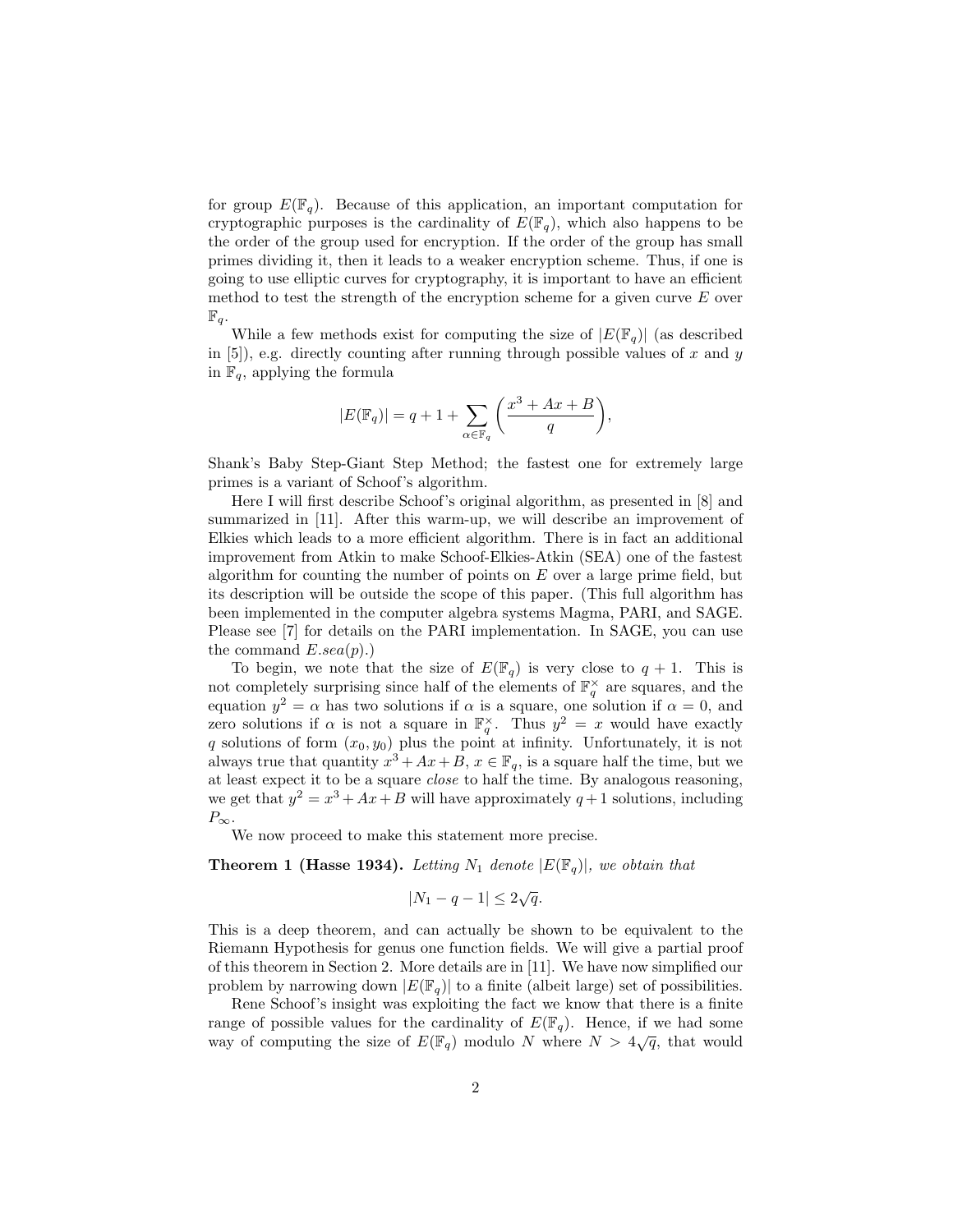be sufficient for determining  $|E(\mathbb{F}_q)|$ . There is not an efficient way to compute  $|E(\mathbb{F}_q)|$  mod N directly for general N, however there is an efficient way to compute  $|E(\mathbb{F}_q)| \bmod l$  for l prime.

There, we will compute  $|E(\mathbb{F}_q)|$  mod t for t in a set  $S$  or primes such that  $\prod_{l\in S} l = N > 4\sqrt{q}$ . The Chinese Remainder Theorem, found described in Hence, we will compute  $|E(\mathbb{F}_q)| \mod l$  for l in a set S of primes such that numerous sources including [3], allows us to compute  $|E(\mathbb{F}_q)|$  mod N given  $|E(\mathbb{F}_q)| \mod l$  for all  $l \in S$ .

We now proceed to describe how to efficiently compute  $|E(\mathbb{F}_q)|$  mod l for a prime  $l \neq p$ . Note that requiring  $p \notin S$  is no loss since we can pick a bigger prime to take its place to ensure the product is big enough.

To efficiently compute  $|E(\mathbb{F}_q)| \mod l$ , we will acutally find it easier to compute the values

$$
t_l \equiv q + 1 - |E(\mathbb{F}_q)| \pmod{l}.
$$

This computation will require a digression into the theory of the Frobenius map and Division Polynomials so we provide those now.

## 2 The Characteristic Equation for the Frobenius Endomorphism

Given an elliptic curve  $E(\mathbb{F}_q)$  we consider E to be the curve with same defining equation as E, but now allowing points with coordinates in  $\overline{\mathbb{F}_q}$ , the algebraic closure of  $\mathbb{F}_q$ . Given curve E, there exists a map, in fact its an endomorphism back onto  $E$ , defined as

$$
\pi : (x, y) \mapsto (x^q, y^q).
$$

This map has several useful properties:

- For  $P \in \overline{E}$ ,  $\pi(P) \in \overline{E}$ , thus it is in fact an endomorphism of  $\overline{E}$  as claimed.
- For  $P \in \overline{E}$ ,  $\pi(P) = P$  if and only if  $P \in E(\mathbb{F}_q)$ . In particular  $\pi(P_\infty) = P_\infty$ .

• For  $P, Q \in \overline{E}$ ,  $\pi(P \oplus Q) = \pi(P) \oplus \pi(Q)$ , thus  $\pi$  is compatible with the addition on the curve and in fact we can think of acting by  $\pi$  as multiplication in our endomorphism ring since the distributive law holds.

On  $E(\mathbb{F}_q)$ , the Frobenius map satisfies the characteristic equation  $\pi - 1 = 0$ . This begs the question of what kind of characteristic equation  $\pi$  satisfies on all of  $\overline{E}$ . In fact in satisfies a quadratic equation.

**Theorem 2.** Frobenius map  $\pi$  satisfies the characteristic equation

$$
\pi^2 - t\pi + q = 0\tag{2}
$$

where  $t = q + 1 - |E(\mathbb{F}_q)|$ .

The proof of Theorem 2 is outside the scope of this presentation, although please see [11] for details. Nonetheless, we can use Theorem 2 to give a sketch of the proof of Theorem 1.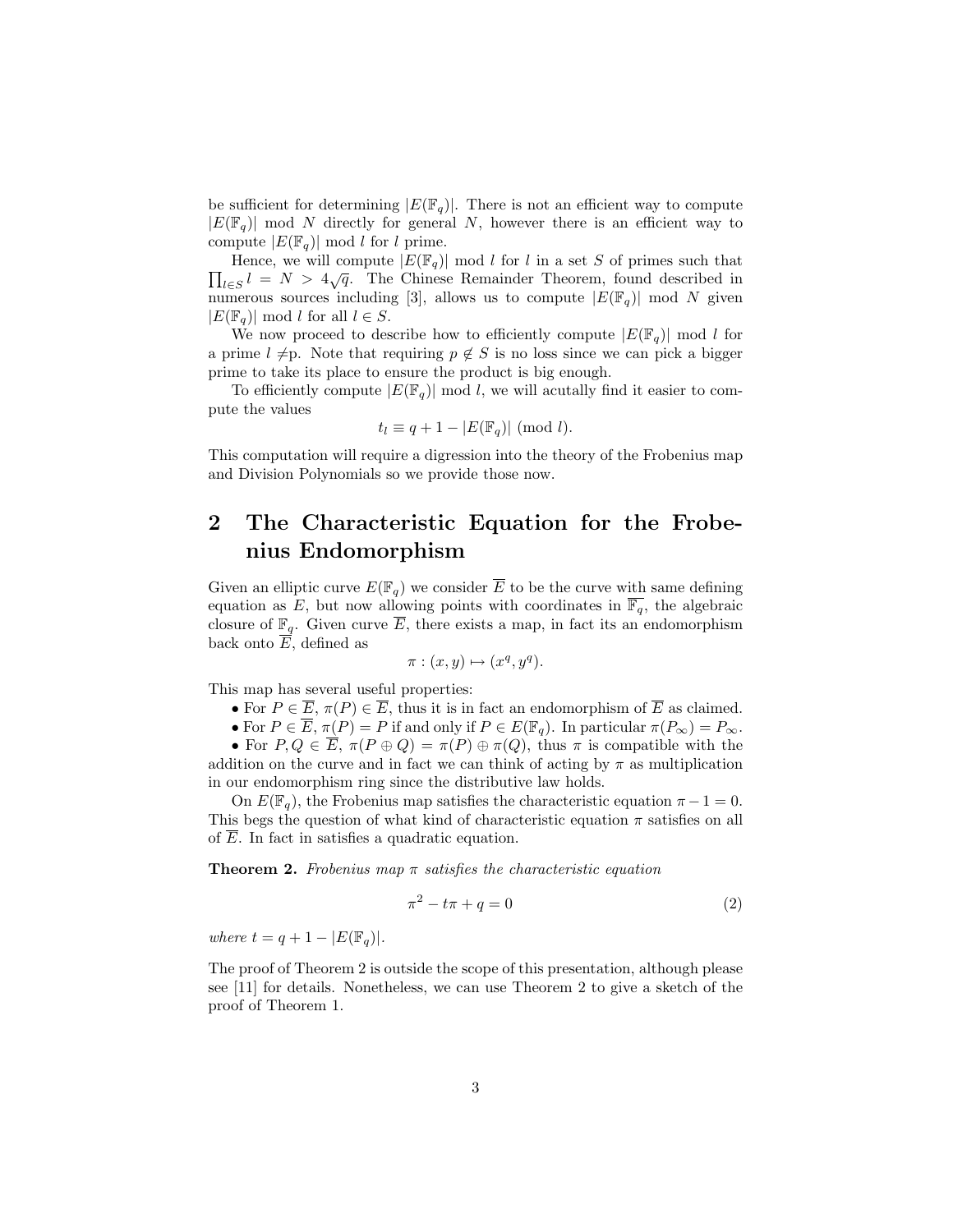*Proof.* (Sketch) It can be shown that not only is  $x^2 - tx + q$  the characteristic equation for the Frobenius map  $\pi$ , but furthermore, for all rational numbers  $r/s \in \mathbb{Q},$ 

$$
(r/s)^2 - t(r/s) + q \ge 0.
$$
 (3)

This of course implies that  $x^2 - tx + q \ge 0$  for all real numbers  $x \in \mathbb{R}$ . One way to show inequality (3) is by using  $\pi$ 's characteristic equation to prove that for all  $r, s \in \mathbb{Z}$ , the quantity  $r^2 - trs + qs^2$  equals deg  $(r - s\pi)$ , which is in  $\mathbb{Z}_{\geq 0}$  by definition of degree. Once we have  $x^2 - tx + q \ge 0$  for all real numbers  $x \in \mathbb{R}$ , Theorem 1 quickly follows by noting that the discriminant cannot be positive, hence √

$$
t^2 - 4q \le 0 \Rightarrow |t| \le 2\sqrt{q}.
$$

 $\Box$ 

Theorem 2 also immediately implies the following identity on the curve  $\overline{E}$ :

For all 
$$
P = (x, y) \in \overline{E}
$$
,  $(x^{q^2}, y^{q^2}) \oplus q(x, y) = t(x^q, y^q)$ 

where scalar multiplication by  $t$  (or  $q$ ) signifies adding a point to itself  $t$  (or  $q$ ) times. We now spend the rest of this section, as well as the next two, on the problem of determining  $t_l$ , defined as  $t \mod l$ , for a given prime  $l \neq 2$ , p. We therefore, refer to  $l$  as if it's been fixed, unless otherwise specified.

If point  $(x, y)$  is in the torsion subgroup  $\overline{E}[l]$ , meaning that  $l(x, y) = P_{\infty}$ , then the point  $qP = \overline{q}P$  where  $\overline{q}$  signifies q mod l, choosing  $\overline{q}$  so that  $|\overline{q}| < l/2$ . Since  $\pi(P_{\infty}) = P_{\infty}$ , and  $r \in \mathbb{Z}$  implies  $r \cdot \pi(P) = \pi(rP)$  by repeated use of the distributive law,  $\pi(P)$  will have the same order as P. Thus for  $(x, y) \in \overline{E}[l]$ , we also have  $t(x^q, y^q) = \bar{t}(x^q, y^q)$  where  $\bar{t}$  is t mod l. Hence we have reduced our problem to solving the equation

$$
(x^{q^2}, y^{q^2}) \oplus \overline{q}(x, y) \equiv \overline{t}(x^q, y^q) \pmod{l}
$$
 (4)

for  $\bar{t}$  (mod l).

The idea now is to explicitly compute  $(x^{q^2}, y^{q^2}) \oplus \overline{q}(x, y)$  as a pair of rational functions  $(x', y')$  in terms of x and y. One method for finding  $t_l$  would involve plugging in  $\bar{t} = 0, 1, 2, \ldots, l-1$  and find  $\bar{t}$  such that the pair of rational functions given by  $\bar{t}(x^q, y^q)$  are the same as the pair of rational functions on the left-handside, thus determining  $t_l$ . However, to do this more efficiently, we use division polynomials to allow us to compute multiples of a point  $P$ , and work with polynomials with bounded degrees instead of rational functions.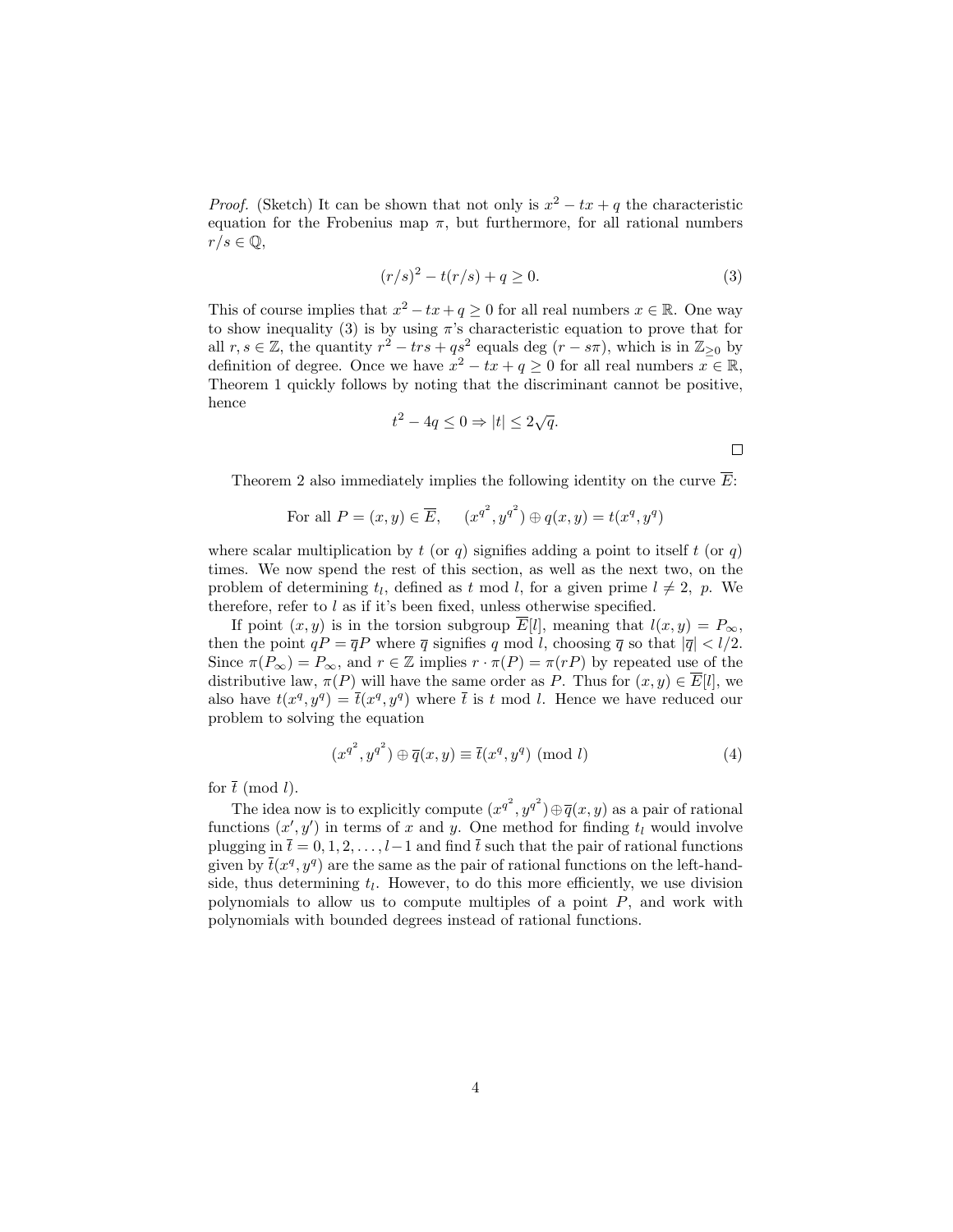## 3 Division Polynomials

We define a sequence of polynomials in  $\mathbb{Z}[x, y, A, B]$  via the following initial conditions and recurrence equations:

$$
\psi_0 = 0
$$
  
\n
$$
\psi_1 = 1
$$
  
\n
$$
\psi_2 = 2y
$$
  
\n
$$
\psi_3 = 3x^4 + 6Ax^2 + 12Bx - A^2
$$
  
\n
$$
\psi_4 = 4y(x^6 + 5Ax^4 + 20Bx^3 - 5A^2x^2 - 4ABx - 8B^2 - A^3)
$$
  
\n...  
\n
$$
\psi_{2m+1} = \psi_{m+2}\psi_m^3 - \psi_{m-1}\psi_{m+1}^3 \text{ for } m \ge 2
$$
  
\n
$$
\psi_{2m} = (\frac{\psi_m}{2y}) \cdot (\psi_{m+2}\psi_{m-1}^2 - \psi_{m-2}\psi_{m+1}^2) \text{ for } m \ge 2
$$

The polynomial  $\psi_n$  is known as the *n*th Division Polynomial [6, 11]. These polynomials turn out to have the remarkable property that all of the finite ntorsion points  $(x_0, y_0)$ , i.e. elements of  $\overline{E}[n] \setminus \{P_{\infty}\}\$ , satisfy  $\psi_n^2(x_0, y_0) = 0$ . (Note that it can be shown using a variant of the characteristic equation (2) that the number of finite torsion points is exactly  $n^2 - 1$ .)

Additionally, we can define the multiple of a point,  $r \cdot (x, y)$ , as a pair of rational functions in terms of x and y using the  $\psi_n$ 's. In particular, we have the following:

**Proposition 1.** Let  $P = (x, y)$  be a point on the elliptic curve  $y^2 = x^3 + Ax + B$ over some field of characteristic  $\neq 2$ . Then for any positive integer n, nP =  $P \oplus P \oplus P \oplus \cdots \oplus P$  is given by

$$
nP = \left(\frac{\phi_n(x)}{\psi_n^2(x)}, \frac{\omega_n(x,y)}{\psi_n^3(x,y)}\right) = \left(x - \frac{\psi_{n-1}\psi_{n+1}}{\psi_n^2(x)}, \frac{\psi_{2n}(x,y)}{2\psi_n^4(x)}\right).
$$

$$
-nP = \left(\frac{\phi_n(x)}{\psi_n^2(x)}, -\frac{\omega_n(x,y)}{\psi_n^3(x,y)}\right) = \left(x - \frac{\psi_{n-1}\psi_{n+1}}{\psi_n^2(x)}, -\frac{\psi_{2n}(x,y)}{2\psi_n^4(x)}\right).
$$

where the polynomials  $\phi_n$  and  $\omega_n$  are defined as

$$
\begin{array}{rcl}\n\phi_m & = & x\psi_m^2 - \psi_{m+1}\psi_{m-1} \\
\omega_m & = & \frac{\psi_{m+2}\psi_{m-1}^2 - \psi_{m-2}\psi_{m+1}^2}{4y}.\n\end{array}
$$

Note that using the equivalence relation  $y^2 \equiv x^3 + Ax + B$  and the recurrence relations for  $\psi_{2m}$  and  $\psi_{2m+1}$ , we can inductively prove that

$$
\psi_n^2
$$
,  $\frac{\psi_{2n}}{y}$ ,  $\psi_{2n+1}$ , and  $\phi_n$  are all functions in terms of x.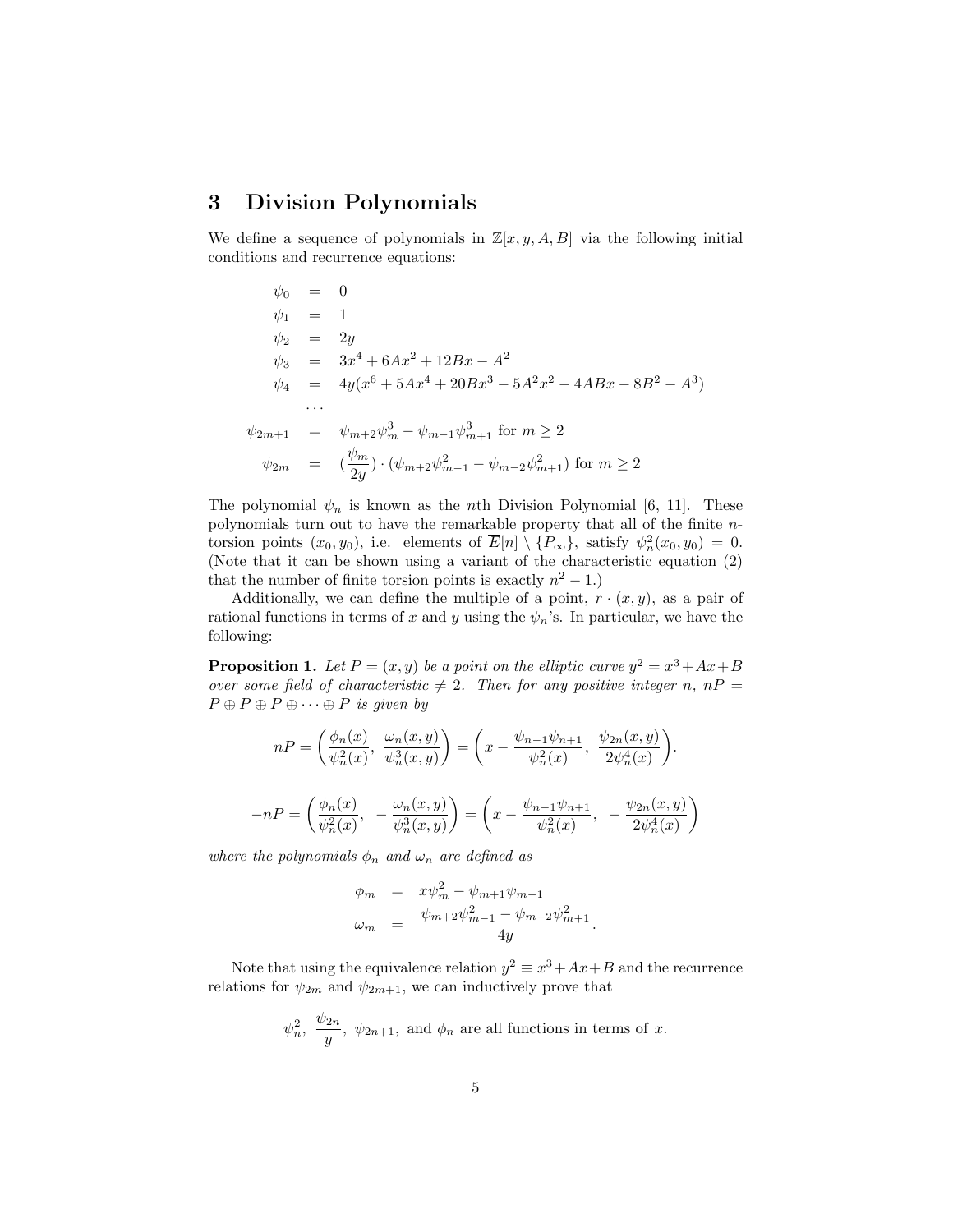As a corollary, the x-coordinate of  $nP$  is a rational function strictly in terms of x, and the y-coordinate has the form  $y \cdot \Theta(x)$ . Proposition 1 is commonly proved using the theory of the Weirestraß  $\mathfrak{P}\text{-function}$ , as given in [6] and [11, Chapter 9].

We can summarize these results as follows:  $\psi^2$  is a function in x alone and has degree  $n^2-1$ , which equals the number of finite *n*-torsion points. The degree of  $\psi^2$  is easily verified via the above recurrence relations. Furthermore, if n is odd and  $(x_0, y_0) \in \overline{E} \setminus \{P_{\infty}\}\$ , then

$$
\psi_n(x_0) = 0 \text{ if and only if } (x_0, y_0) \in \overline{E}[n]. \tag{5}
$$

If *n* is even, *E* defined by equation  $y^2 = (x - \alpha_1)(x - \alpha_2)(x - \alpha_3)$  over  $\overline{\mathbb{F}_q}$ , and  $(x_0, y_0) \in \overline{E} \setminus \{P_\infty, (\alpha_1, 0), (\alpha_2, 0), (\alpha_3, 0)\},\$ then

$$
\frac{\psi_n}{y}(x_0) = 0
$$
 if and only if  $(x_0, y_0) \in \overline{E}[n].$  (6)

## 4 The Remainder of the Original Algorithm

With preliminaries out of the way, we proceed to present Schoof's algorithm for computing  $t_l$ , which is defined as  $q + 1 - |E(\mathbb{F}_q)| \pmod{l}$ , for  $l \neq 2$ , p. We recall our definition of  $\overline{q}$  as a specific integer satisfying  $\overline{q} \equiv q \pmod{l}$  and  $|\overline{q}| < l/2$ . First we use division polynomials to rewrite  $\overline{q}(x, y)$  as a pair of rational functions in  $x$  and  $y$ :

$$
(x_{\overline{q}}, y_{\overline{q}}) = \overline{q}(x, y) = \left(x - \frac{\psi_{\overline{q}-1}\psi_{\overline{q}+1}}{\psi_{\overline{q}}^2(x)}, \frac{\psi_{2\overline{q}}(x, y)}{\psi_{\overline{q}}^4(x)}\right).
$$

We then encounter an obstacle because the formula for computing

$$
(x^{q^2},y^{q^2})\oplus \overline{q}(x,y),
$$

given rational function representations of each of  $(x^{q^2}, y^{q^2})$  and  $(x_{\overline{q}}, y_{\overline{q}}) = \overline{q}(x, y)$ , will depend on which of three cases, (e.g. are the points distinct, do they share the same  $x$ -coordinate), we are in. There is not an efficient enough way to determine which case we are to justify taking the time to check whether or not we happen to fall into the two uncommon special cases. Thus we might as well assume we happen to be in the case  $(x^{q^2}, y^{q^2}) \neq \pm \overline{q}(x, y)$ . If our guess is correct, which it will be most of the time, the proceeding algorithm will find  $t_l$  for us. If our guess is incorrect, our algorithm will find that no such  $\bar{t}$  that will satisfy (4), hence alerting us that we are in the case  $(x^{q^2}, y^{q^2}) = \overline{q}(x, y)$  or  $(x^{q^2}, y^{q^2}) = -\overline{q}(x, y)$ . We will prove the above assertions, and give the algorithm for these two cases in Section 4.1.

Thus, as prescribed, we now assume that  $(x^{q^2}, y^{q^2}) \neq \pm \overline{q}(x, y)$  for some  $(x, y) \in \overline{E}[l] \setminus \{P_{\infty}\}.$  Hence, if we wish to compute

$$
(x', y') = (x^{q^2}, y^{q^2}) \oplus \overline{q}(x, y),
$$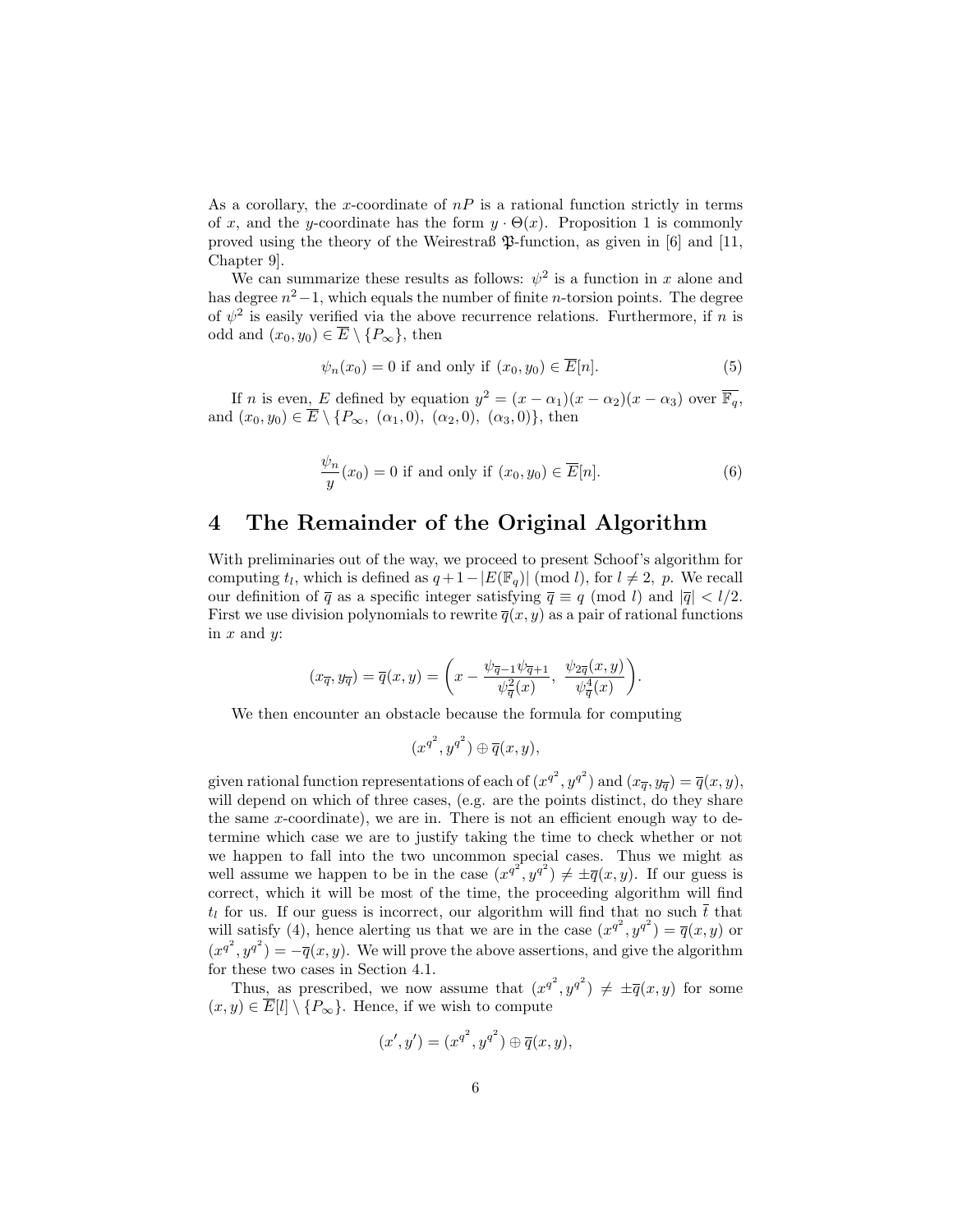we can use the usual addition formula and obtain

$$
x' = \left(\frac{y^{q^2} - y_{\overline{q}}}{x^{q^2} - x_{\overline{q}}}\right)^2 - x^{q^2} - x_{\overline{q}}.
$$

We get an analogous formula for  $y'$ , but it is more computationally efficient to first use the x-coordinate to narrow down the choice of  $\bar{t}$  to two possibilities. We must then determine which square-root of

$$
\pm \sqrt{{x'}^3 + Ax' + B}
$$

to use.

We recall from Section 3 that the y-coordinate of  $\overline{q}(x, y)$ , which we denote as  $y_{\overline{q}}$ , equals  $y\Theta(x)$  and factor

$$
(y^{q^2} - y\Theta(x))^2 = y^2(y^{q^2 - 1} - \Theta(x))^2 = (x^3 + Ax + B)\left((x^3 + Ax + B)^{\frac{q^2 - 1}{2}} - \Theta(x)\right)^2
$$

to discover that  $x'$  is a rational function in variable  $x$  alone.

We will soon use the following fact: If  $x' = x_{\overline{i}}^q$  $\frac{q}{t}$  for one point P in  $E[l] \setminus \{P_{\infty}\},$ then  $\bar{t}$  satisfies

$$
\pi^2(P) \ominus \overline{t}\pi(P) \oplus qP = P_{\infty}.
$$

But since  $\bar{t}$  in the characteristic equation is fixed, we obtain that this choice of  $\overline{t}$  must indeed be  $t_l$  and we have proven  $x' = x_{\overline{t}}^q$  $\frac{q}{t}$  for all points P in  $\overline{E}[l] \setminus \{P_{\infty}\}.$ 

We recall that our goal is to solve (4) for  $\overline{t}$ . Taking x-coordinates of both sides, we obtain that the left-hand-side of  $(4)$  is  $x'$  and the right-hand-side is  $x^q_{\overline{i}}$ <sup>q</sup>. We use our fact that for odd prime l, point  $(x_0, y_0) \in E[l] \setminus \{P_\infty\}$  if and only if  $\psi_l(x_0) = 0$ . Furthermore, the roots of  $\psi_l$  are simple by an easy counting argument. In particular, the degree of  $\psi_l^2$  is exactly the number of finite *l*-torsion points.

Thus the equality  $x'_0 = x_{0_{\bar{\tau}}}^q$  at all points  $(x_0, y_0) \in \overline{E}[l] \setminus \{P_{\infty}\}\$ is equivalent to the statement

$$
\psi_l(x)\bigg|(x'-x_{\overline{t}}^q)
$$

as a polynomial in x, modulo l. In conclusion, to solve (4) for  $\bar{t}$ , we need only solve

$$
x' - x_{\overline{t}}^q \equiv 0 \pmod{\psi_l} \tag{7}
$$

for  $\bar{t}$ .

This computation can be done efficiently for given  $\bar{t} \in \{1, 2, \ldots, \frac{l-1}{2}\}\$  by computing the power  $x_i^q$  $\frac{q}{t}$  by successive squaring. (Note that we can stop checking  $\overline{t}$  at  $\frac{l-1}{2}$  since we are only currently determining  $t_l$  up to additive inverse modulo  $\tilde{l}$ .) We create a table of

$$
x_{\overline{t}}^{2^i} \pmod{\psi_l} \quad \text{ for } i = 0, 1, 2, \dots, \log_2 q,
$$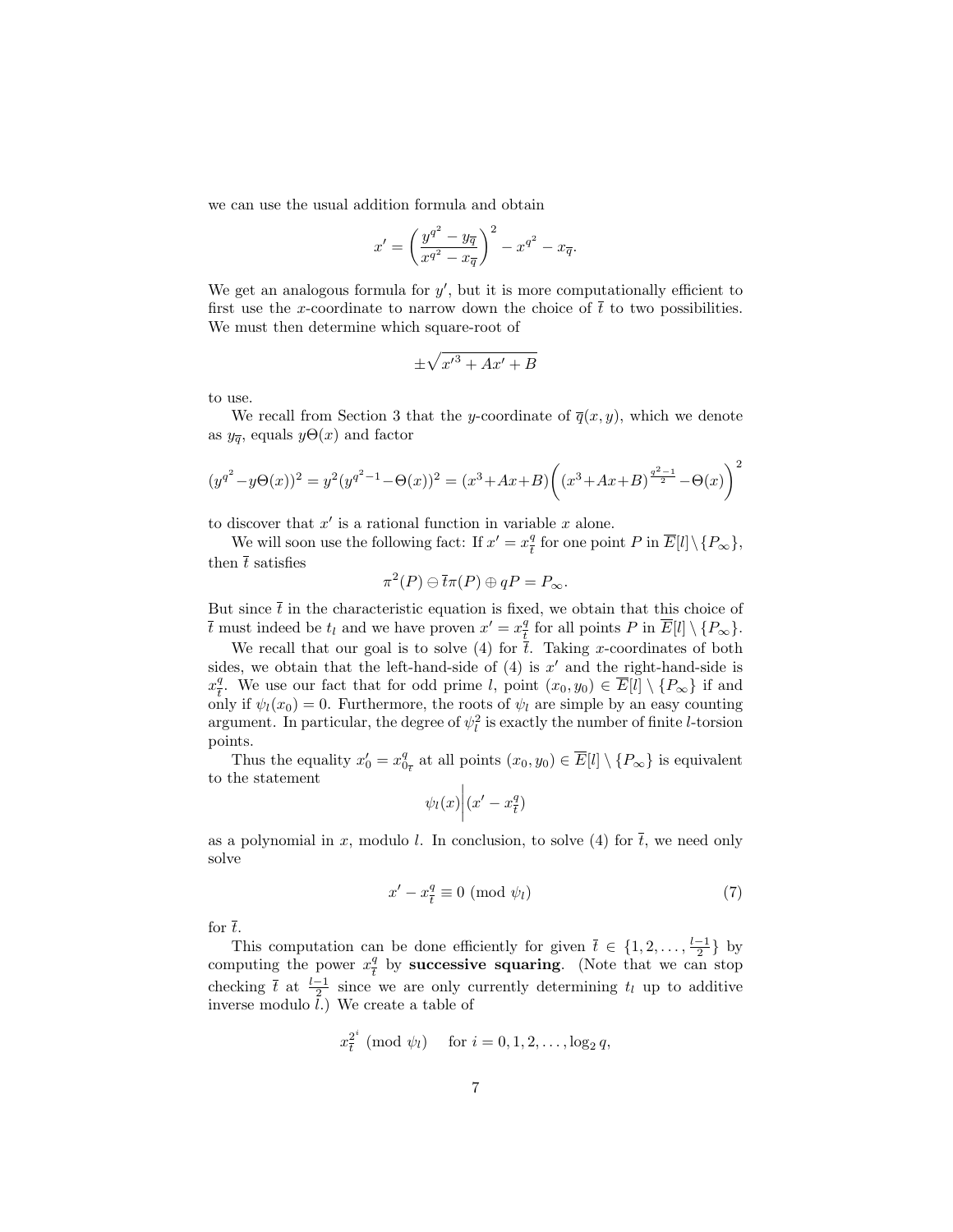each of which will be a polynomial of degree less than  $\frac{l^2-1}{2} = \text{deg } \psi_l$ . We then can compute  $x_i^q$  $\frac{q}{t} \equiv x_{\overline{t}}^{2^{i_1}}$  $\frac{2^{i_1}}{t} \cdots x_{\overline{t}}^{2^{i_k}}$  $\frac{2^{i_k}}{t}$  (mod  $\psi_l$ ) where  $q = 2^{i_1} + \cdots + 2^{i_k}$  is the binary expansion of q.

Once we find  $\bar{t}$  such that (7) is satisfied, we have found  $\bar{t}$  such that

$$
(x^{q^2},y^{q^2})\oplus \overline{q}(x,y)=\pm \overline{t}(x^q,y^q) \ ({\rm mod}\ l).
$$

In particular  $-(x^q, y^q) = (x^q, -y^q)$  thus the x-coordinate can only narrow down the possibilities of  $t_l$  to two.

To find whether  $t_l$  is  $+\overline{t}$  or  $-\overline{t}$  we check whether or not

$$
(y' - y_{\overline{t}}^q)/y \equiv 0 \pmod{\psi_l}.
$$
 (8)

If so, then we choose  $+\bar{t}$ , otherwise  $t<sub>l</sub> = -\bar{t}$ . This is sufficient for exactly the same reason as the sufficiency of (7).

# **4.1** The Cases  $(x^{q^2}, y^{q^2}) = \pm \overline{q}(x, y)$

Our first important assertion is that if we falsely assumed points  $(x^{q^2}, y^{q^2})$  and  $\overline{q}(x, y) = (x_{\overline{q}}, y_{\overline{q}})$  had different x-coordinates, then the above procedure would not have found  $\bar{t}$  such that (4) was satisfied.

Suppose on the contrary, that  $\bar{t} \in \{1, 2, \ldots, \frac{l-1}{2}\}$  has satisfied (7) but that we have  $(x^{q^2}, y^{q^2}) = \pm \overline{q}(x, y)$ . Then

$$
\overline{t}(x^q,y^q) \ominus (x^{q^2},y^{q^2})
$$

would be the same point as  $\overline{q}(x, y) = \pm (x^{q^2}, y^{q^2})$ , modulo l. But, this will lead to an immediate contradiction in the addition law.

So once we have failed to find a  $\bar{t}$  we know that we have  $(x^{q^2}, y^{q^2}) = \bar{q}(x, y)$ or  $(x^{q^2}, y^{q^2}) = -\overline{q}(x, y)$ . So now assume we are in this case. Let us assume further that we have

$$
(x^{q^2}, y^{q^2}) = +\overline{q}(x, y). \tag{9}
$$

Like before, our guess might be incorrect, but we will soon find out so. For  $P = (x, y) \in \overline{E}[l] \setminus \{P_{\infty}\}\$  satisfying (9), we obtain via the characteristic equation  $(2)$  modulo l that

$$
\bar{t}\pi(P) = 2\overline{q}P.
$$

By (9), we also have

$$
\overline{t^2}\overline{q}P = \overline{t^2}\pi^2(P) = \overline{t}\pi(\overline{t}\pi(P))
$$

which equals  $(2\overline{q})^2 P$ . Consequently,

$$
\bar{t}^2 \overline{q} P \equiv (2q)^2 P \pmod{l}
$$

and thus  $\bar{q}$  is a square modulo l unless  $\bar{t} \equiv 0 \pmod{l}$ . However, that would imply  $2\overline{q}P = P_{\infty}$ , which is a contridiction since  $P \in \overline{E}[l]$  and  $gcd(q, l)$  assumed to be 1.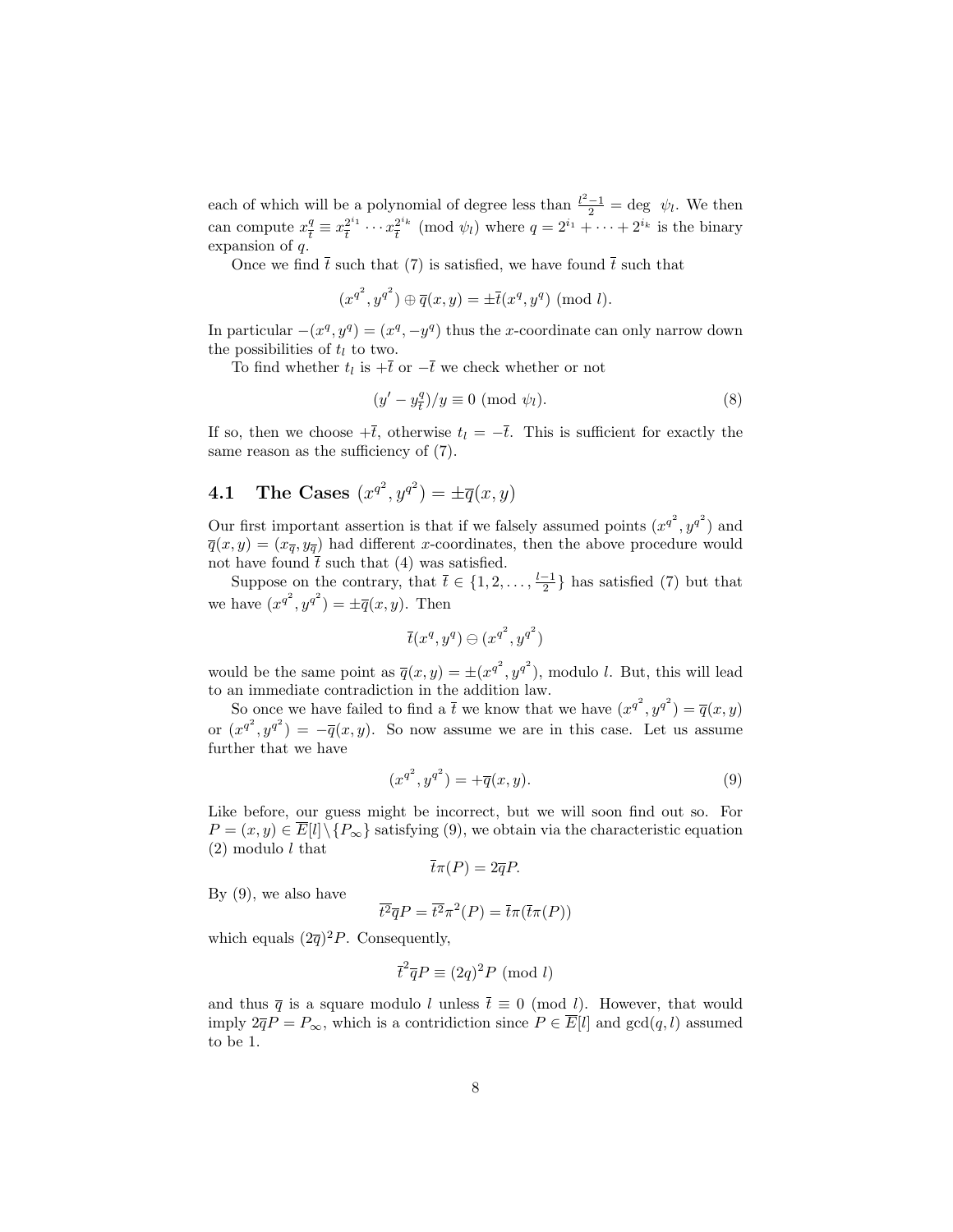Once we know  $q$  is a square, the rest follows easily. We find  $q$ 's square-roots over  $\mathbb{F}_l$  efficiently by using  $gcd(x^2 - q, x^l - x)$  or otherwise. If  $q \equiv w^2 \pmod{l}$ , we find  $t_l$  will be  $\pm 2w$  mod l depending on the y-coordinate, i.e. the rational function  $y_w$ .

$$
(X \pm w)(X \pm w) = X^2 \pm 2wX + q.
$$
 (10)

If  $y_w$  matches  $y^q$ , then  $t_l = 2w$ , otherwise  $t_l = -2w$ .

If q happened not to be a square, then our second assumption was also false, meaning we were in the third case

$$
(x^{q^2}, y^{q^2}) = -\overline{q}(x, y).
$$

Once we know we are in this csae, it is also easy since we immediately find

$$
(x^{q^2}, y^{q^2}) \oplus \overline{q}(x, y) = P_{\infty}
$$

since they were additive inverses. Hence,  $t<sub>l</sub> \equiv 0$  in this case.

However, we still have to worry about the case of a false positive, i.e. it is possible for q to be a square mod l but  $(x^{q^2}, y^{q^2}) = -\overline{q}(x, y)$  nonetheless. It is sufficient to check whether or not either square root  $\pm w$  satisfies  $\pi(P) = \pm wP$ , for  $P \in \overline{E}[l] \setminus \{P_{\infty}\}\)$ , hence leading to the factorization of the characteristic equation for  $\pi$  as in (10).

The simple calculation of

$$
\gcd(\text{numerator}(x^q - x_w), \phi_l)
$$

and the test of whether or not it is 1 suffices. We have  $\pi(P) = \pm wP$  for some  $P \in \overline{E}[l] \setminus \{P_{\infty}\}\$ if and only if the gcd  $\neq 1$ .

#### 4.2 Case of  $l=2$

Note that the above description actually works only for odd  $l \neq p$ . However, we can also run an analogous procedure for  $l = 2$ . This allows us to choose set S to contain slightly smaller primes. Since we assume  $q$  odd,

$$
q + 1 - t \equiv t \pmod{2}
$$

and in particular,  $t_2 \equiv 0 \pmod{2}$  if and only if  $E(\mathbb{F}_q)$  has an element of order 2. By definition of  $\oplus$ , any element of order 2 must be of the form  $(x_0, 0)$ . Thus  $t_2 \equiv 0 \pmod{2}$  if and only if  $x^3 + Ax + B$  has a root in  $\mathbb{F}_q$ . An efficient way to check this is by taking the  $gcd(x^q - x, x^3 + Ax + B)$ . Here we compute  $x^q$ efficiently by taking successive squares modulo  $x^3 + Ax + B$ . In summary  $t_2 \equiv 0$ if and only if  $gcd(x^q - x, x^3 + Ax + B) \neq 1$ .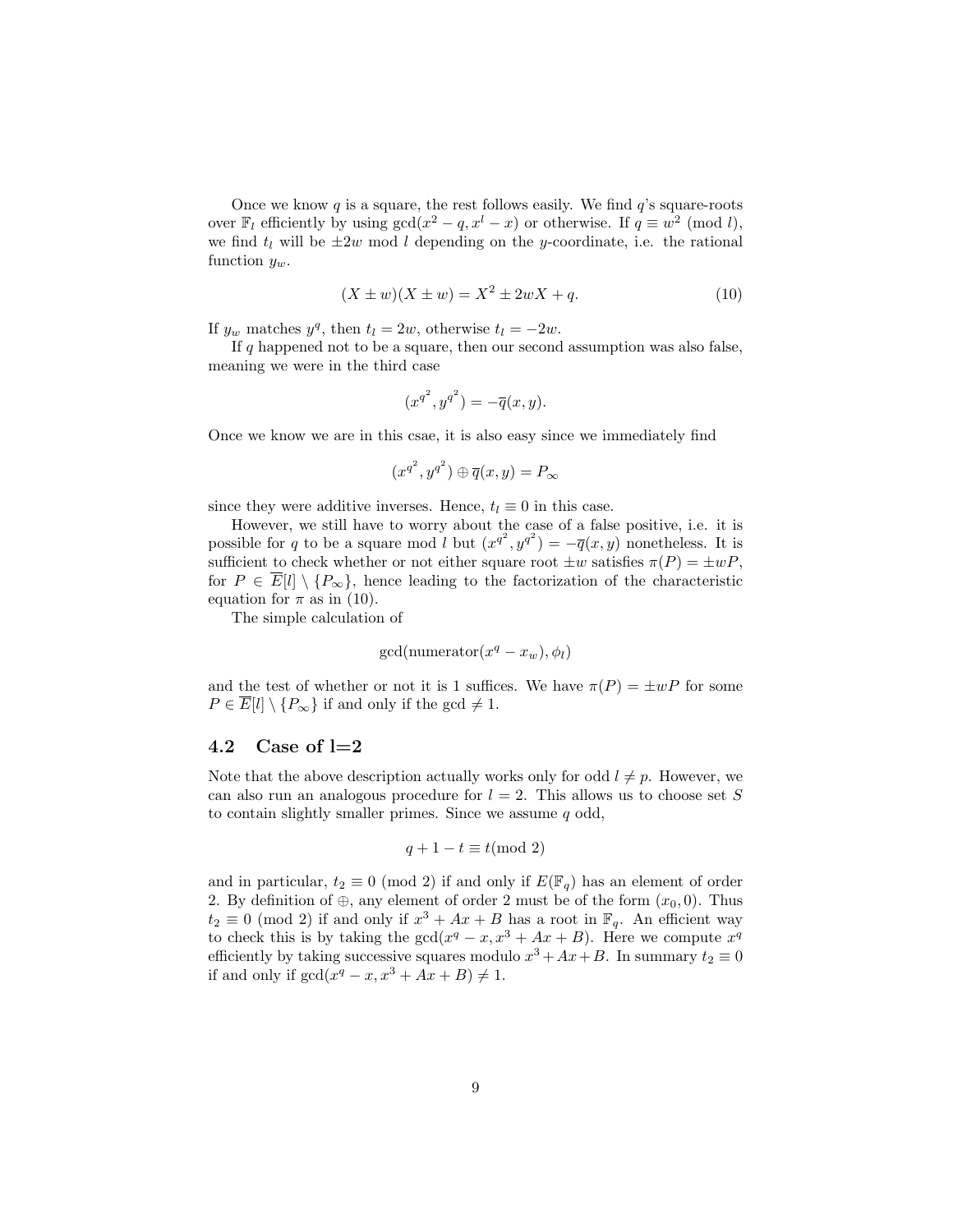#### 4.3 Summary

We can summarize the procedure as follows:

1) Choose a set of primes S, with  $p \notin S$  such that  $\prod_{l \in S} l > 4\sqrt{q}$ .

2) For  $l = 2$ , we find  $t_l \equiv 0$  if and only if  $gcd(x^q - x, x^3 + Ax + B) \neq 1$ .

3) For  $l \in S \setminus \{2\}$ , do the following:

a) Let  $\overline{q}$  be the unique integer satisfying  $\overline{q} \equiv q \pmod{l}$  and  $|\overline{q}| < \frac{l}{2}$ .

b) Compute univariate rational function  $x'$  as defined above. We can even work modulo  $\psi_l$  so we can use polynomials of bounded degree instead.

c) For  $\bar{t} \in \{1, 2, \ldots, \frac{l-1}{2}\}$  do:

i) Check if  $x' - x^{\frac{5}{4}}$  $\frac{q}{t} \equiv 0$  modulo  $\psi_l$ . If so, go to step (ii). Otherwise, try the next value of  $\bar{t}$ . If you have unsuccessfully tried  $\frac{l-1}{2}$ , go to step (d) instead.

ii) Check whether or not  $(y'-y_{\tau}^q)$  $\left(\frac{q}{t}\right)/y \equiv 0$  modulo  $\psi_l$ . If so, then  $t_l \equiv \overline{t}$ . Otherwise,  $t_l \equiv -\overline{t}$ .

d) Find  $q$ 's square roots modulo  $l$ , if they exist. If they don't exist then  $t_l \equiv 0$ . Otherwise write  $q \equiv w^2 \pmod{l}$ .

e) Check whether or not gcd(numerator $(x^q - x_w)$ ,  $\psi_l$ ) = 1. If so,  $t_l \equiv 0$ . Otherwise go to step (f).

f) Check whether or not gcd(numerator $((y^q - y_w)/y), \psi_l) = 1$ . If this gcd is 1, then  $t_l \equiv -2w$ . Otherwise,  $t_l \equiv 2w$ .

4) We now have computed  $t_l$  for all  $l \in S$ . Thus we know  $|E(\mathbb{F}_q)| \equiv 1 + q$  $t_l$  (mod l) for every l in S. Using the Chinese Remainder Theorem, we obtain  $|E(\mathbb{F}_q)|$  modulo N, where  $N = \prod_{l \in S} l$ . Since set S was chosen so that  $N > 4\sqrt{q}$ , by Hasse's theorem, we in fact know  $|E(\mathbb{F}_q)|$  precisely.

As described in the introduction, Schoof's algorithm was a huge improvement over previous methods, having an asymptotic running times of  $(\log q)^8$ . In the 1990's Noam Elkies discovered an improvement to this algorithm that yields a faster running time. The trick is to restrict set S to primes of a certain type, now known as Elkies primes, and to use modular polynomials instead of division polynomials. Before describing this improvement, we will first introduce modular polynomials.

## 5 Modular Polynomials

Modular Polynomials come from the theory of modular forms and an interpretation of elliptic curves over  $\mathbb C$  as lattices. Being a lattice, the matrix group  $SL_2(\mathbb{Z})$  naturally acts on  $\mathbb{C}/(\mathbb{Z} + \mathbb{Z}\tau)$ . Two lattices are considered to be equivalent if there is a natural way to re-scale and rotate one to get the other. It turns out that two elliptic curves are isomorphic as groups if their associated  $\mathbb{C}\text{-lattices are equivalent. Thus a certain invariant, known as the *j*-invariant,$ of lattice theory is in fact an invariant of isomorphic elliptic curves as well. For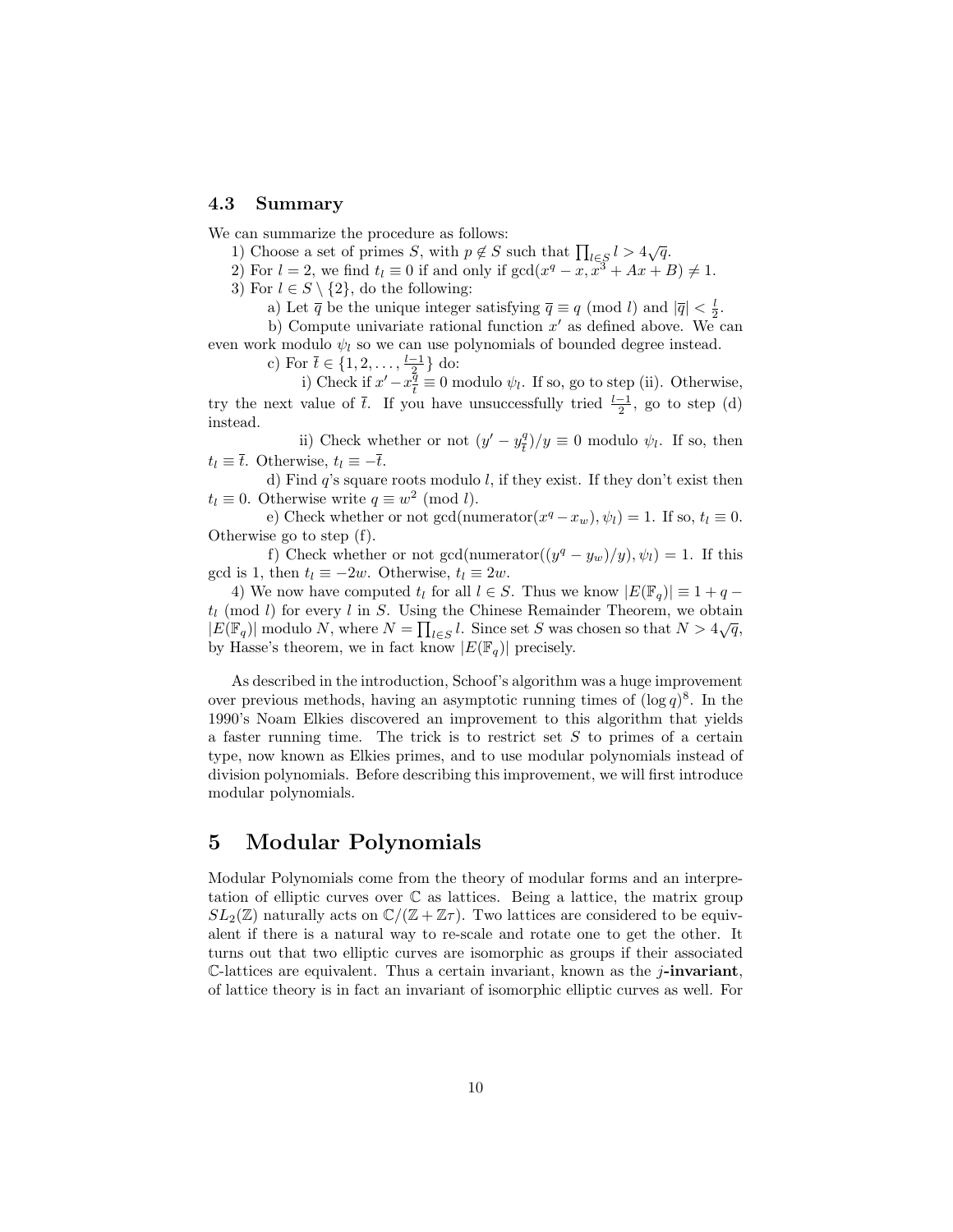$E$  given in Weierstraß form  $(1)$ , we have

$$
j(E)=1728\frac{4A^3}{4A^3+27B^2}
$$

.

#### 5.1 Thinking in terms of cosets

We will now go back and forth between  $j(E)$  and  $j(z)$ , where we use  $j(z)$  to refer to the *j*-invariant of a lattice with basis  $\{\omega_1, \omega_2\}$  such that  $z = \frac{\omega_1}{\omega_2} \in \mathbb{C}$ . The matrix groups  $GL_2(\mathbb{Z})$  and  $SL_2(\mathbb{Z})$  naturally act on  $\mathbb C$  so it makes sense to use notation such as  $j(M \cdot z)$  for  $M \in GL_2(\mathbb{Z})$  or  $SL_2(\mathbb{Z})$ .

**Proposition 2.** [10] If M is a  $2 \times 2$  integer matrix with det  $M = m \in \mathbb{Z}_{>0}$ then  $j(M \cdot z)$  and  $j(z)$  are algebraically related, meaning there exists a bivariate polynomial  $\Phi_m(x, y) \in \mathbb{Z}[x, y]$  such that  $\Phi_m\Big(j(M \cdot z), j(z)\Big) = 0$ .

Proof. (Sketch)

If we consider the group  $M_m$  of all matrices of determinant m, we obtain that  $M_m$  has a left-coset decomposition as

$$
M_m = \bigcup_{a,b,d} SL_2(\mathbb{Z}) \cdot \begin{pmatrix} a & b \\ 0 & d \end{pmatrix}
$$

where we add the restrictions  $a > 0$ ,  $d > 0$ ,  $ad = m$ , and  $0 \leq b < d$ .

Since the set of  $j$ -invariants

$$
\left\{ j(B \cdot z) \; : \; B \in M_m \right\} = \left\{ j(BA \cdot z) \; : \; B \in M_m \right\} \text{ for } A \in SL_2(\mathbb{Z}),
$$

we find that

$$
\Phi_m(x,j(z)) = \prod_{M \in M_m} \left( x - j(M \cdot z) \right) = \left( x - j \left( \frac{az + c}{d} \right) \right)
$$

satisfies the desired properties. Note that it can be shown that this polynomial is integral.  $\Box$ 

## 6 Sketch of Elkies' Improvement

Given the characteristic equation for the Frobenius map,

$$
\pi^2 - t\pi + q = 0,
$$

we define a prime l to be an **Elkies prime** if this equation splits over  $\mathbb{F}_l$ . This is equivalent to whether or not the discriminant  $t^2 - 4q$  is a square modulo l. We define  $l$  to be an **Atkin prime** if it is not an Elkies prime.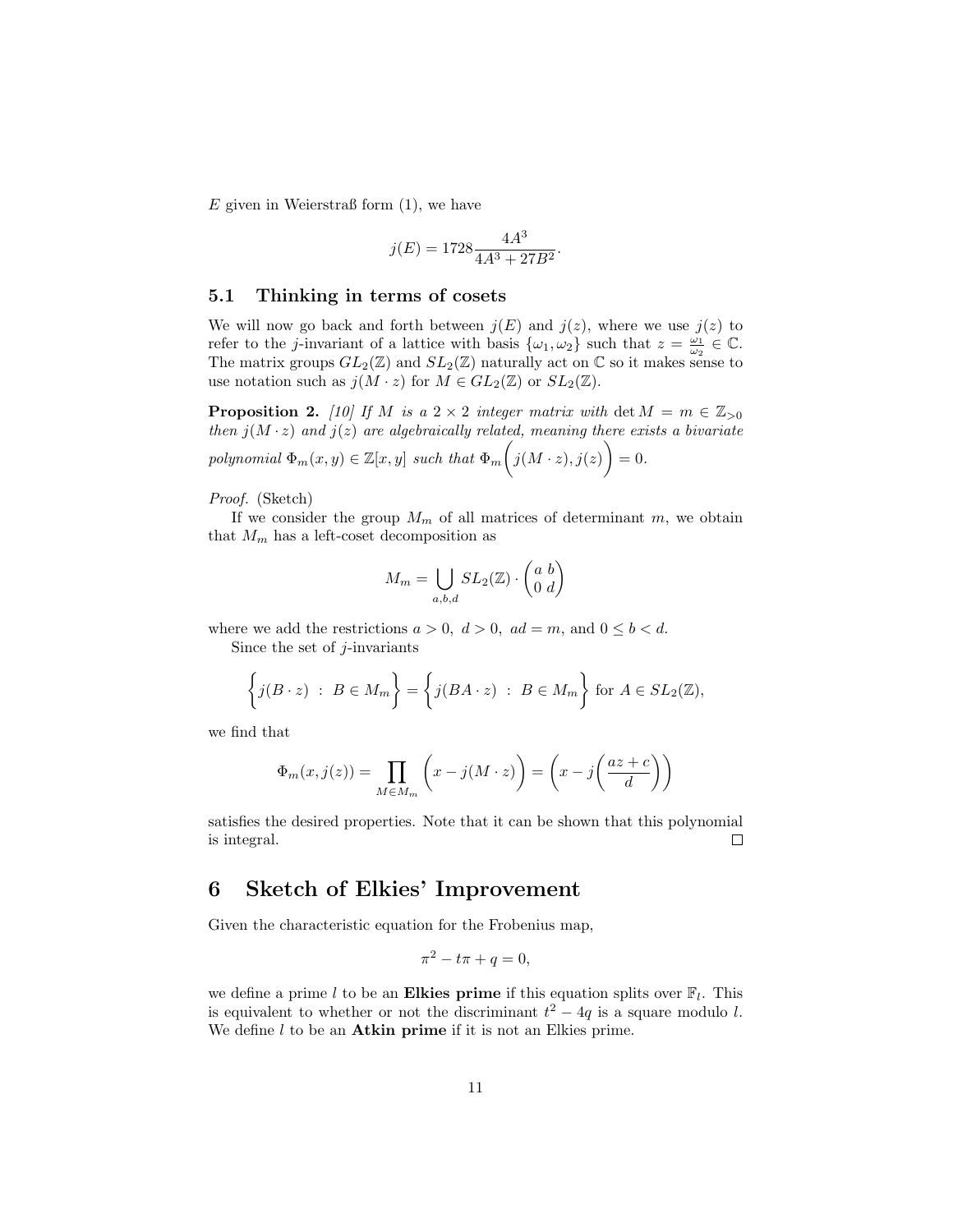Remark 1. Note that the condition of being an Elkies or Atkin prime is contingent on the choice of curve E and field  $\mathbb{F}_q$  which determine a specific characteristic equation for  $\pi$ . Since we have assumed a fixed choice of E and  $\mathbb{F}_q$ all along, we will from here on out simply refer to primes l as Elkies or Atkin primes, without further specification, for the sake of expository convenience.

Since our goal is to compute t, which is required to test what type a given prime is, this definition has yet to improve the algorithm; however this is where the modular polynomial  $\Phi_l$  for prime l plays a role. The following deep result plays a key role. We omit its proof but please see [1] or [2] for details.

**Proposition 3.** A prime l is an Elkies prime for curve E over  $\mathbb{F}_q$  if and only if  $\Phi_l(x, j(E))$  has a root for  $x \in \mathbb{F}_q$ , where  $j(E)$  is the j-invariant for curve E.

It is efficient to test whether or not prime  $l$  is an Elkies prime or not: we take the gcd of  $\Phi_l(x,j(E))$  with  $x^q - x$  as in Section 4.2. If l is not an Elkies prime, we do not include it in our set  $S$ . Furthermore, roughly half the primes are Elkies primes (a non-trivial but known fact), so this will not increase the size of the primes in  $S$  too significantly. (In all this, we always assume that  $l \neq 2$ , p where p is the characteristic of  $\mathbb{F}_q$ .) The added efficiency for computing  $t \pmod{l}$  for only Elkies primes l will dominate the reduced efficiency for using larger primes l.

In particular, when  $l$  is an Elkies prime, we will be able to solve the equation  $\pi(x,y) = (x^q, y^q) = \lambda(x,y)$  for  $\lambda$  using a degree  $\frac{l-1}{2}$  factor of the degree  $\frac{l^2-1}{2}$ division polynomial  $\psi_l$ . By virtue of being an Elkies prime, the characteristic equation for  $\pi$  splits modulo l, and it follows that

$$
\pi^2 - t\pi + q = (\pi - \lambda t)(\pi - \overline{\lambda}t)
$$

such that  $\lambda \overline{\lambda} = q$ . Consequently,

$$
t_l \equiv \lambda + \frac{q}{\lambda} \; (\text{mod } l).
$$

Thus to compute  $t_l$ , it is sufficient to compute an eigenvalue  $\lambda \in \{1, 2, \ldots, l-\}$ 1} of the Frobenius map, and hence that is now our current goal. For this purpose, we consider a cyclic subgroup of  $E(\mathbb{F}_q)$ , which we denote by C which is fixed by the action of the Frobenius map. Thus the polynomial

$$
F_l(x) = \prod_{\pm P_i \in C \setminus \{P_{\infty}\}} (x - (P_i)_X)
$$

has integral coefficients, hence is defined over  $\mathbb{F}_q$ . Here this product is meant to only include one out of each of the pairs  $\pm P_i$ , since both have the same xcoordinate. The notation  $(P_i)_X$  signifies the x-coordinate of point  $P_i$ . Note that there are efficient methods for explicitly computing  $F_l(x)$ , we refer the reader to Section VIII.4 of [1].